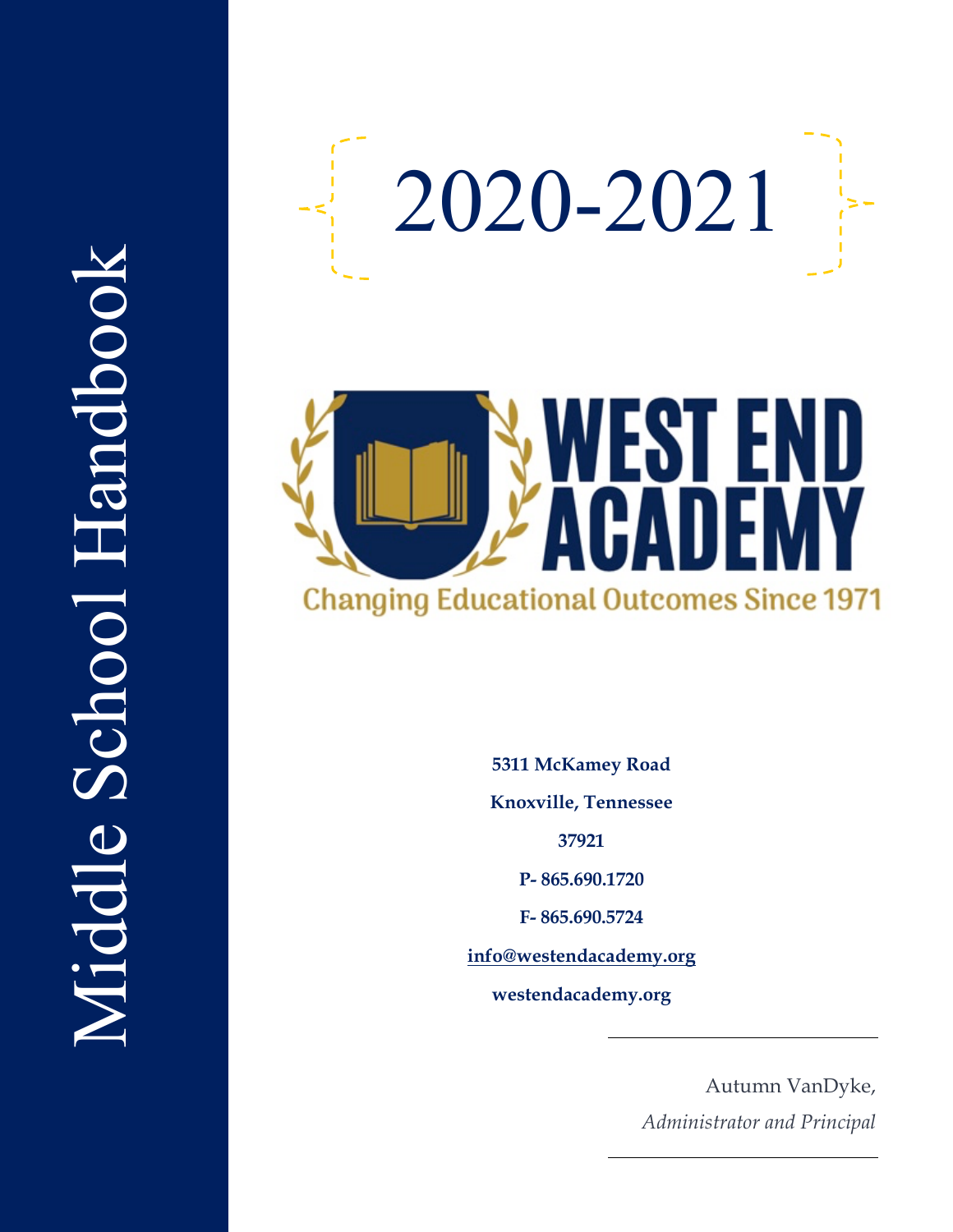# **Table of Contents**

| <b>Mission Statement</b>          | 3              |
|-----------------------------------|----------------|
| <b>Admission Process</b>          | 3              |
| Fee Schedule                      | $\overline{4}$ |
| Damage Clause                     | 4              |
| Code of Conduct                   | 5              |
| Dress Code Policy                 | 5              |
| Disciplinary Policy               | 6              |
| <b>Attendance Policy</b>          | 6              |
| <b>Illness Policy</b>             | 6              |
| Late Policy                       | 7              |
| Early Dismissal Policy            | 8              |
| Off-campus/Driving Policy         | 8              |
| <b>Sports Policy</b>              | 8              |
| Smoking/Search of Property Policy | 9              |
| Security                          | 9              |

| <b>Student Contract</b>  | Appendix $A/10$ |
|--------------------------|-----------------|
| Field-trip Form          | Appendix $B/11$ |
| <b>Medication Waiver</b> | Appendix $C/12$ |
| Full TN Code for Search  | Appendix $D/13$ |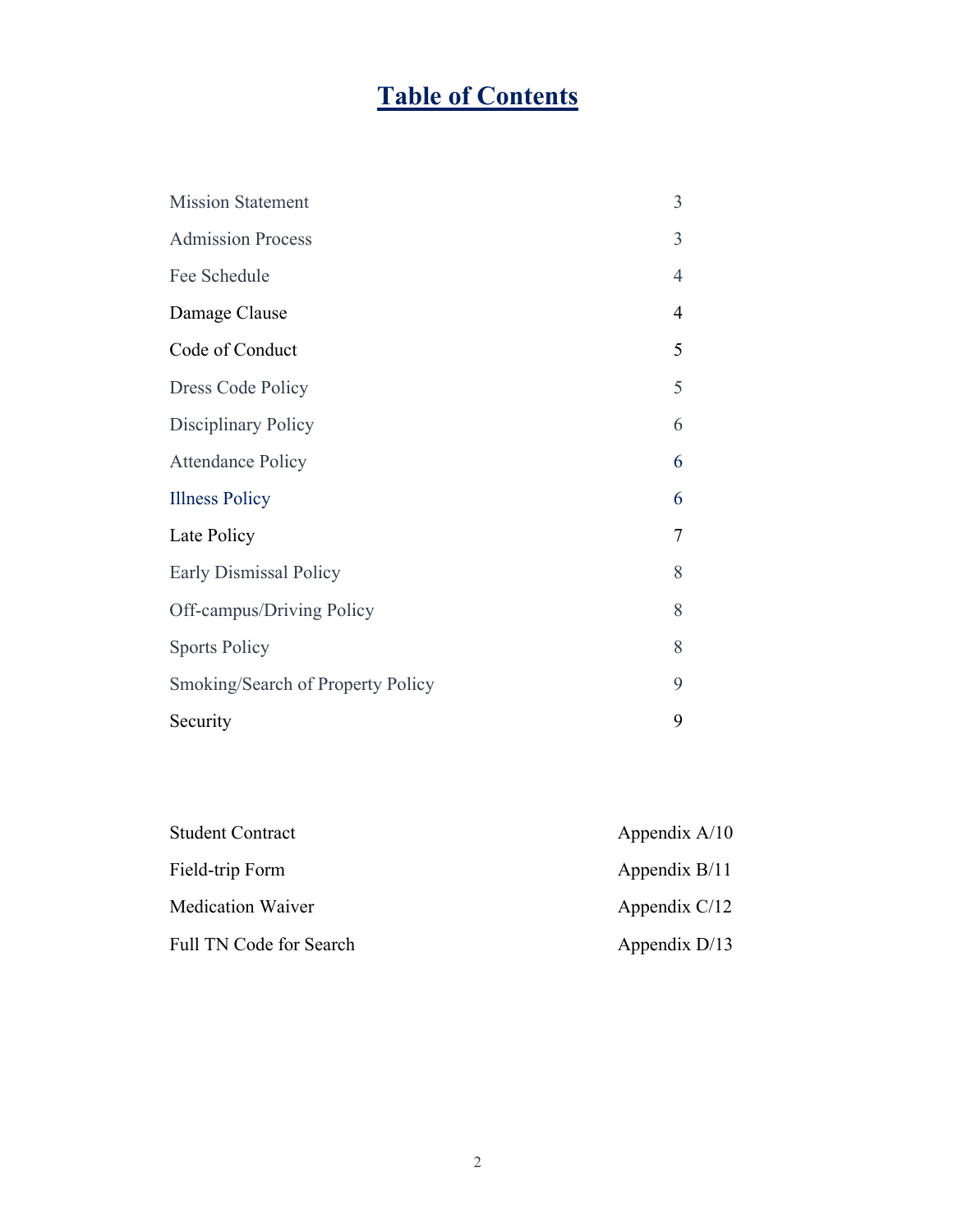## *Mission Statement*

Our school's purpose is to change educational outcomes. Since 1971, West End Academy has helped thousands of children escape from educational disaster. Our mission is to reclaim success and opportunity for students who have encountered frustration and failure in their educational endeavors. Education is not a one-size-fits-all approach and all students are individuals who have unique and specific needs. Over the years, we have learned that students need one thing, a chance. This chance is one to grow and thrive to become successful individuals in all aspects of life. We strive to teach children academically and on the foundation of Christian principles, not only for today, but to give them hope for a future. We desire to bring hope back to the student and their family, as well as provide a platform for the student to build a successful sense of self-worth.

## *Admission Process*

To begin the Admission process, you first will need to call for a consultation with the school principal. It is recommended only the parents/guardians of the student attend the initial consultation, and the prospective student attends the second consultation. If the student comes to the initial consultation, they will be asked to wait in the hallway while the staff and parents/guardians discuss the student's prior school history and the vision for the student's future schooling.

Please attempt to bring the following for the initial consultation so the best decisions can be made on behalf of the student:

- (1) Your child's transcript
- (2) Achievement test scores for all grades
- (3) Any diagnostic evaluations from current & previous schools
- (4) Recent photograph of your child
- (5) Completed application form (can be turned in later)

All fees are due on or before the student's first day of school at West End Academy, unless otherwise noted. Please see the fee schedule below for a listing of all the fees needed for the school year. All forms found in the Appendix of the handout are to be completed on or before the student begins classes at West End Academy.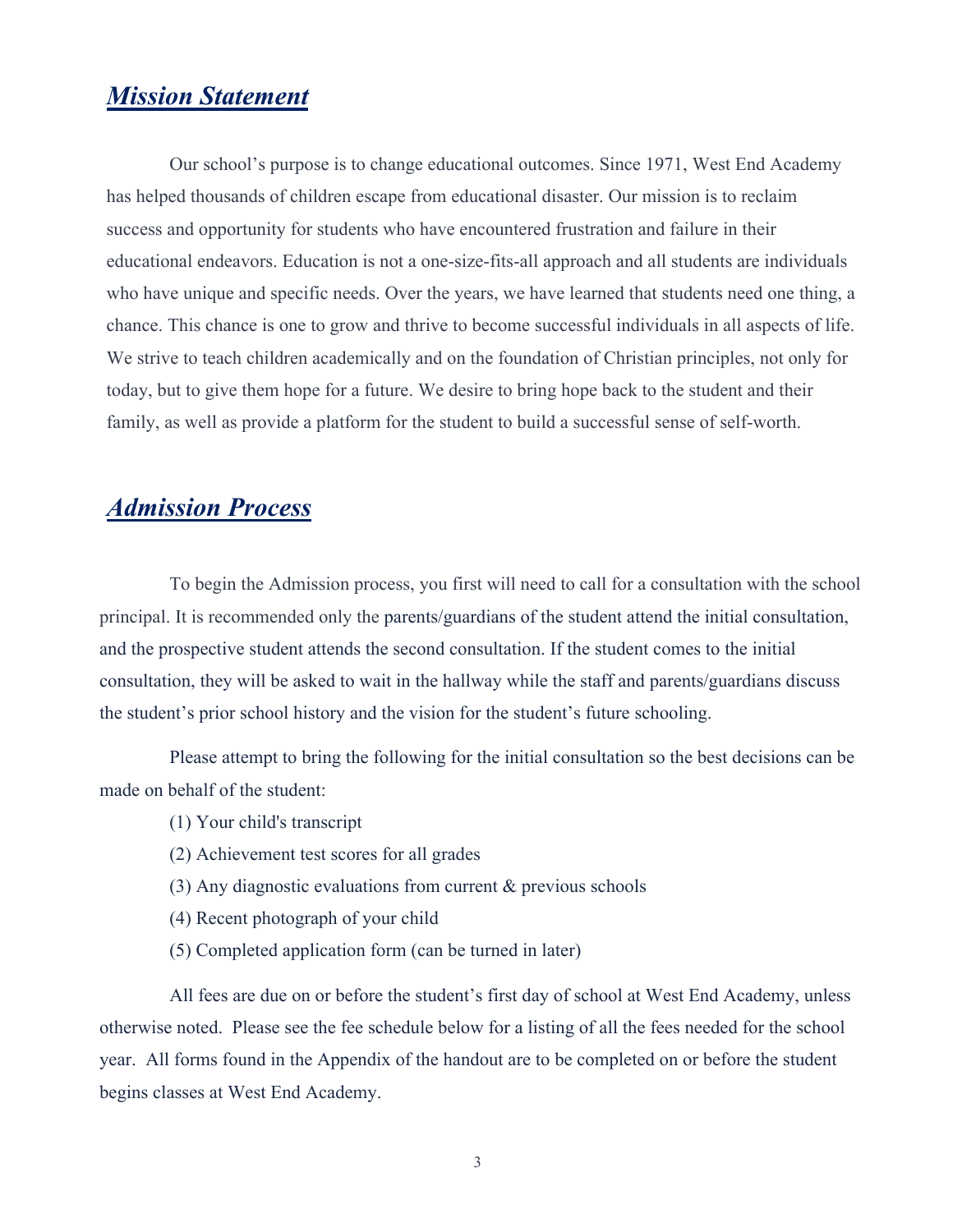Tuition Assistance is available to families who lack the income to send their child to West End Academy. You can find the Tuition Assistance Application in the Admission packet. We will notify you of what we are able to assist you within two weeks of application. You will also be required to sign a Tuition Assistance Policy statement. No individual that works directly with your child will view the application. Our financial coordinator is the only one who views this information, and the results are sent directly to you. These opportunities can be discussed more in-depth during the initial interview. Tuition Assistance through West End Academy is available on a first-comefirst-need basis and may not be available later in the school year.

## *Fee Schedule*

| Registration | \$350    | Due July 15/ at enrollment |
|--------------|----------|----------------------------|
| Book Fee     | $$250*$  | Due July 15/ at enrollment |
| Material Fee | \$150    | Due July 15/ at enrollment |
| Tuition      | \$13,650 | For a 10-month school year |

\*Fee is subject to change based on our fees to buy books

*Tuition may be broken up as follows but not prorated:*

| Monthly     | \$1,365  | Due the $1st$ of each month/at enrollment |
|-------------|----------|-------------------------------------------|
| Bi-annually | \$6,825  | Due August $1st$ and January $1st$        |
| Annually    | \$12,285 | Due August $1st$                          |

## *Damage Clause*

If any student causes damage to any part of West End Academy exceeding \$150 in repairs, an invoice will be sent home for the damage. Also, we currently have light colored carpet in our junior and senior high classrooms so all drinks must be in a non-spill cup, with the exception of water. A coffee cup with a lid or a drink from a restaurant with a straw do not qualify as a non-spill container. The cup must be able to be turned completely upside down and not leak. Any drinks with a screw-on lid are the responsibility of the student to keep closed and not allow to be spilled.

4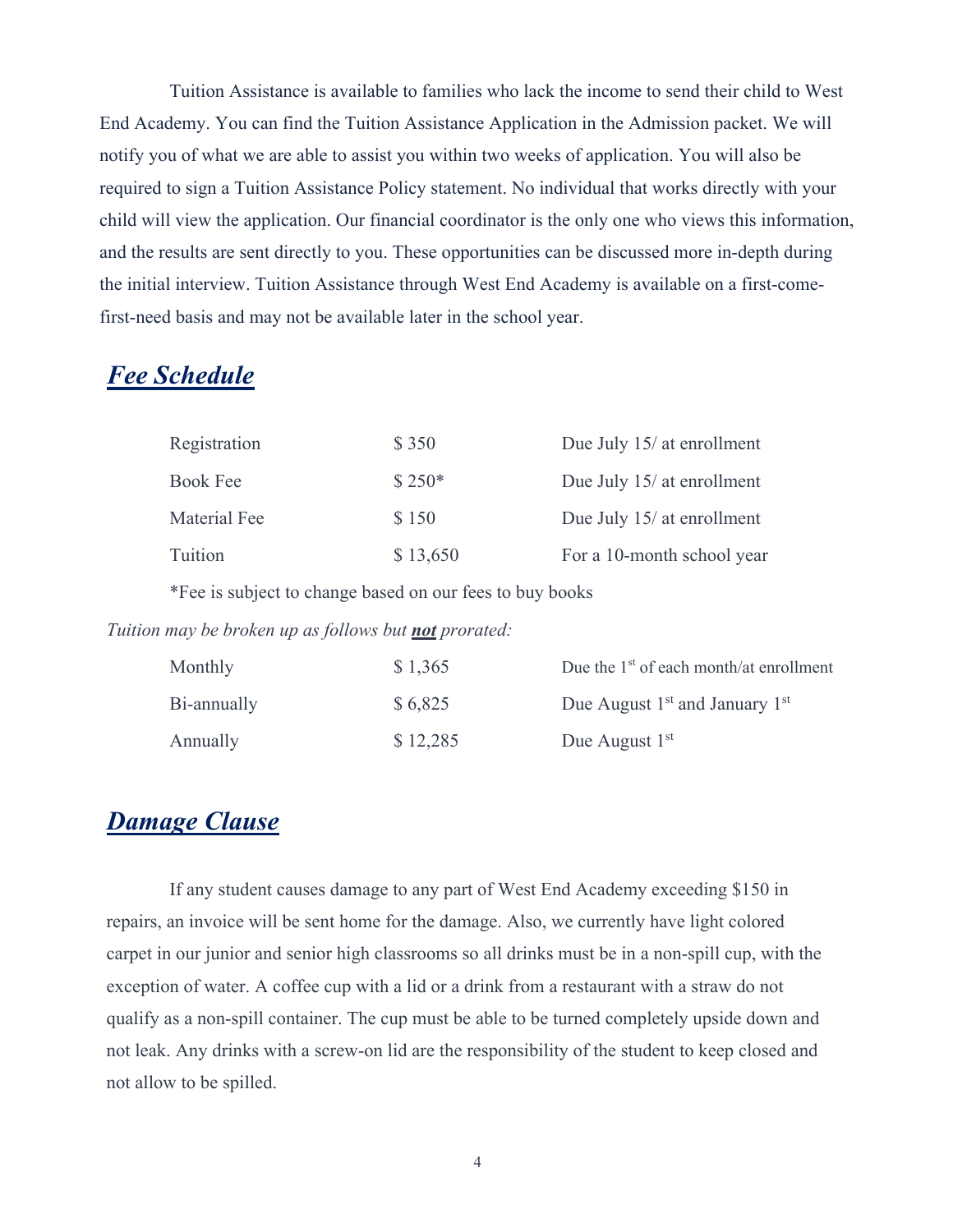## *Code of Conduct*

Students are expected to respect themselves, other fellow students, and the teachers and staff of West End Academy. All students are required to read and sign the Code of Conduct Contract (in Appendix A) and turn it in on or before the first day they begin school at West End. Vulgar language will not be permissible on campus. One offense will result in a warning. The second offence will result in a challenge specific to their abilities, such as wall-sits, box jumps, or push-ups. After subsequent offences, the student will have to write a full-page paper on proper communication. When students are on the property, they may not go anywhere outside of the building unless they are traveling in a group of three (3) or more. For protection of the students, as well as the integrity of the school's values, we must not allow students to travel around outside by themselves or with only one other person.

## *Dress Code Policy*

West End Academy is a private school but does not require the students to wear uniforms. They do, however, have to adhere to a dress code as follows:

- No graphic t-shirts (Brands or Companies are permitted, i.e. American Eagle, Adidas, etc.)
- No pajama-style clothing
- No leggings without something worn over them that covers the bottom in all positions
- No tight-fitting or sheer clothing
- No low-cut shirts and no tube-top/belly shirts
- Natural hair colors only
- Fingernails need to be appropriate in length and well-maintained. Girls may wear nondistracting colors. Boys should not have color on their nails.
- Dresses and shorts must be no shorter than mid-thigh and shorts or pants/leggings must be worn under all dresses
- Wedge-style shoes are allowed but no other heels may be worn
- Hoodies may be worn but the hood may not be over the student's head during class.
- Hats are permitted unless they become an issue or distract the class in any way.
- Make-up may be worn by girls, but not to the degree where it distracts the class in any way.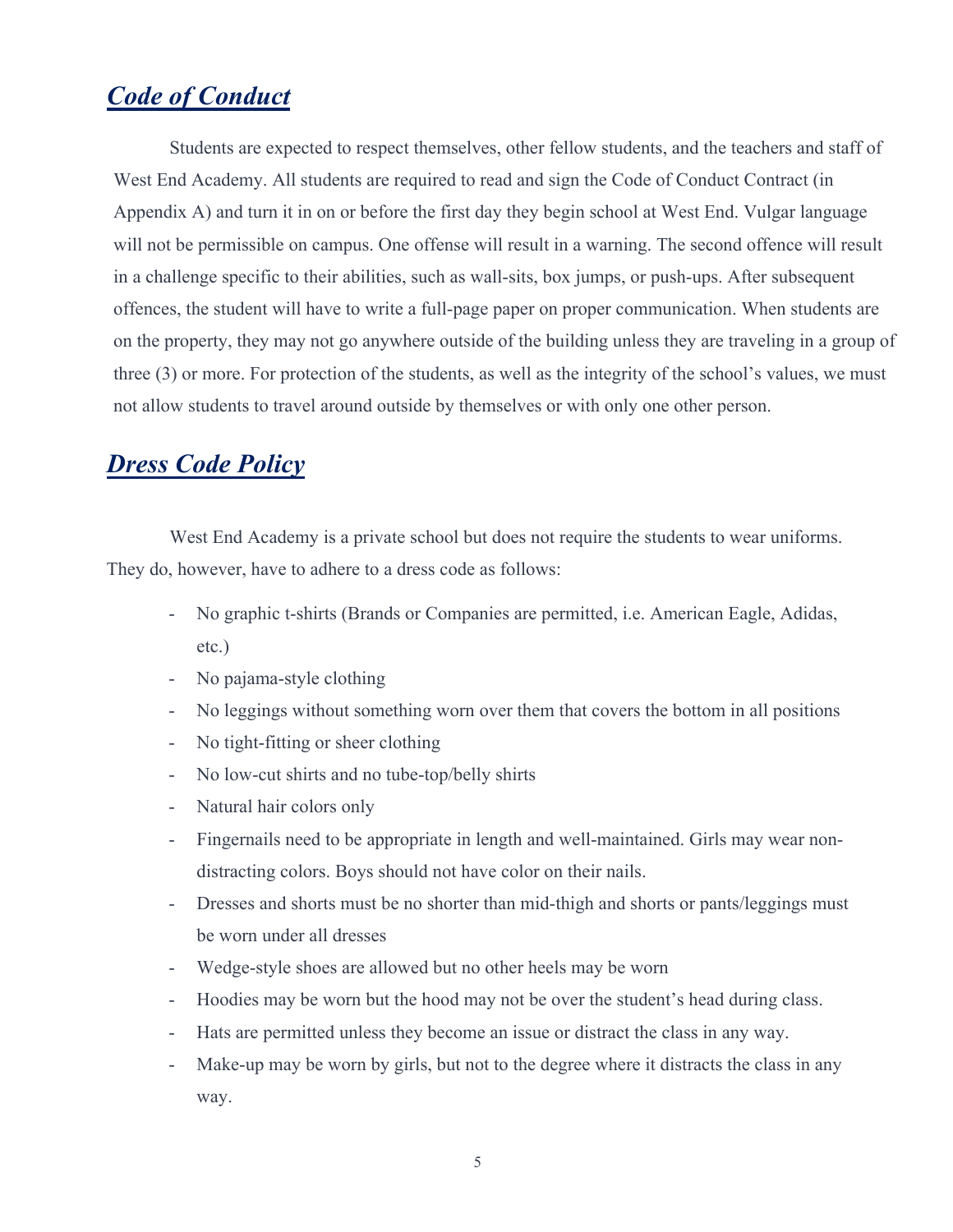- Piercings- males- no piercings, female- ear piercings allowed. Please consult the principal if piercings were previously done and permanent. NOTE: This does not guarantee that they will be allowed.
- No visible tattoos. Please cover with clothing.

## *Disciplinary Policy*

Students may receive the following as a disciplinary action for breaking any of the school's policies or procedures:

- A write-up
- A challenge specific to their abilities, such as wall-sits, box-jumps, or push-ups
- A paper on the offense
- Lunch detention
- After-school detention
- Parent-teacher conference
- A revocation of off-campus or other privilege
- In-school-suspension
- Suspension
- Expulsion

## *Attendance Policy*

Students are expected to be at school during school hours on days where Knox County is in session or as according to the posted schedule approved by the board of West End Academy, unless previously discussed and agreed upon with the school Principal. Students are allowed two (2) unexcused absences per semester with a **written notice** from a parent or guardian and up to three (3) excused absences with a **Doctor's note**. There will be no absences allowed without a note. Excessive tardiness and absenteeism will result in parent meetings, extra hours, or reports to the correct authorities. It will not be tolerated.

West End Academy uses the Knox County School Calendar, for the most part, for days school is in session. For an updated calendar of this school year, please refer to the calendar provided in your admissions packet. The calendar has also been uploaded onto the website and can be found under "Admissions->Day School".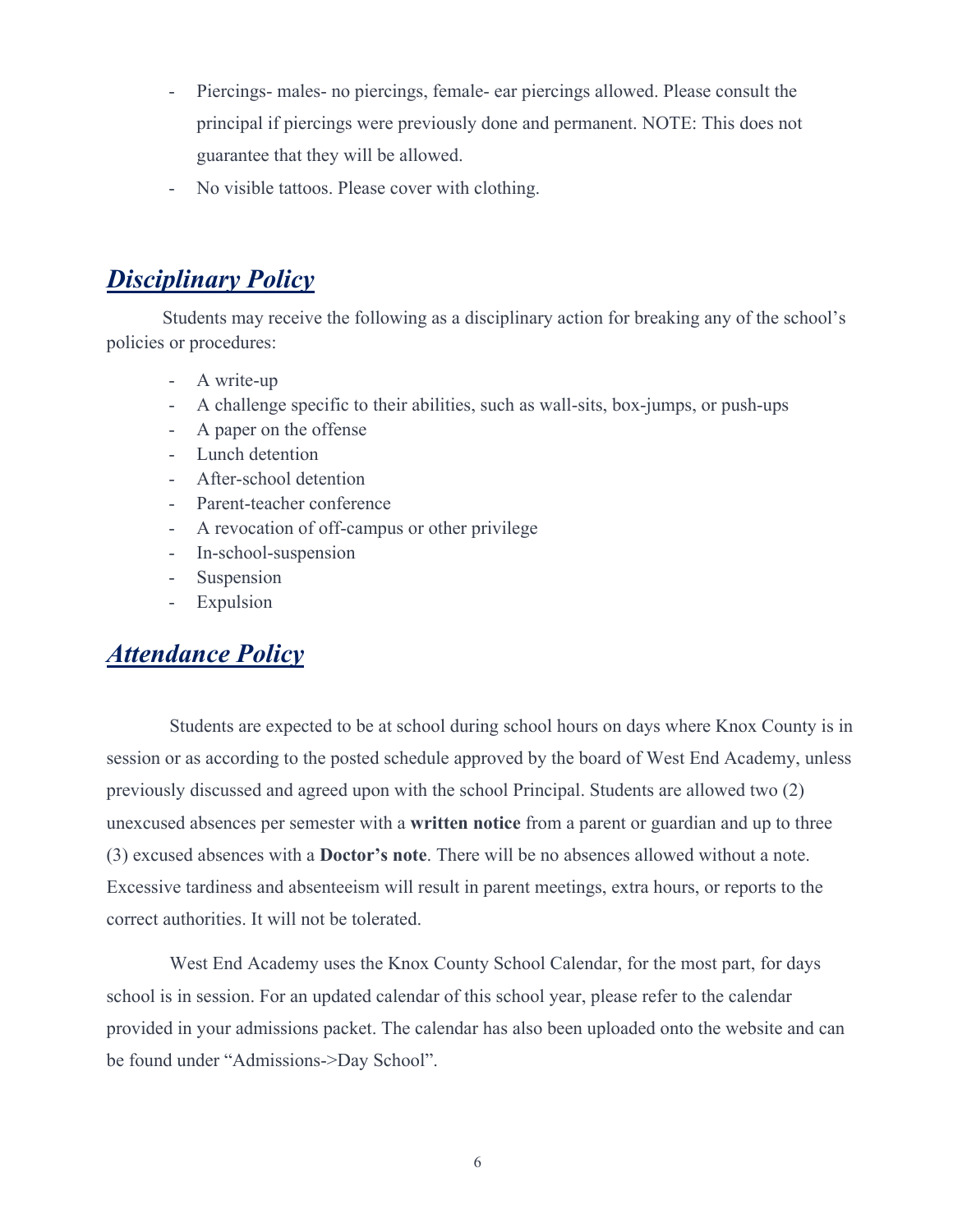## *Illness Policy*

**Fever**

## Fevers are common but and are often a signal that something is wrong. **If your child has a fever of 100.0**° **F, please keep him/her home. If your child develops a fever of 100.0**° **F while at the West End Academy, you will be called to pick him/her up.**

Our policy is that your child must remain free of fever for **24 hours un-medicated**, before returning to school. The 24 hours begins when your child's fever has broken and remains in a normal range, **un-medicated**.

#### **Diarrhea and Vomiting**

 Diarrhea due to illness is highly contagious. If your child has had diarrhea, please keep him/her home. If your child has had three or more episodes of diarrhea, you will be called to pick him/her up.

If your child vomits while at school, you will be called immediately to pick him/her up. Please keep your child at home until **24 hours after the vomiting has stopped.** When children return too soon, there is a much higher rate of recurrence and contagiousness.

#### **Medications**

 If your child goes to the doctor and is prescribed antibiotics for an illness, please keep your child home until they have completed 24 hours of antibiotic treatment. If your child is to receive any medication at school, please bring in the labeled bottle from the pharmacy with your child's name clearly printed on the bottle with a recent date. We can administer medicine to your child with your written and signed consent (see the office for this form).

We dispense over the counter medications as outlined on the medication. We are restricted to the dosing instructions on the package. All medications must have your child's name written on the container and must be in the stored container (i.e. you cannot bring a bag of pills and tell us to give them one every hour.) Please bring all medication to the office and fill out the appropriate form.

#### **COVID-19**

If your child has been around anyone that is thought to have COVID-19 or has been exposed to someone with COVID-19, you MAY NOT under any circumstance bring your child to school. Even if you child is fever and symptom-free. Children can be carriers, and this is a very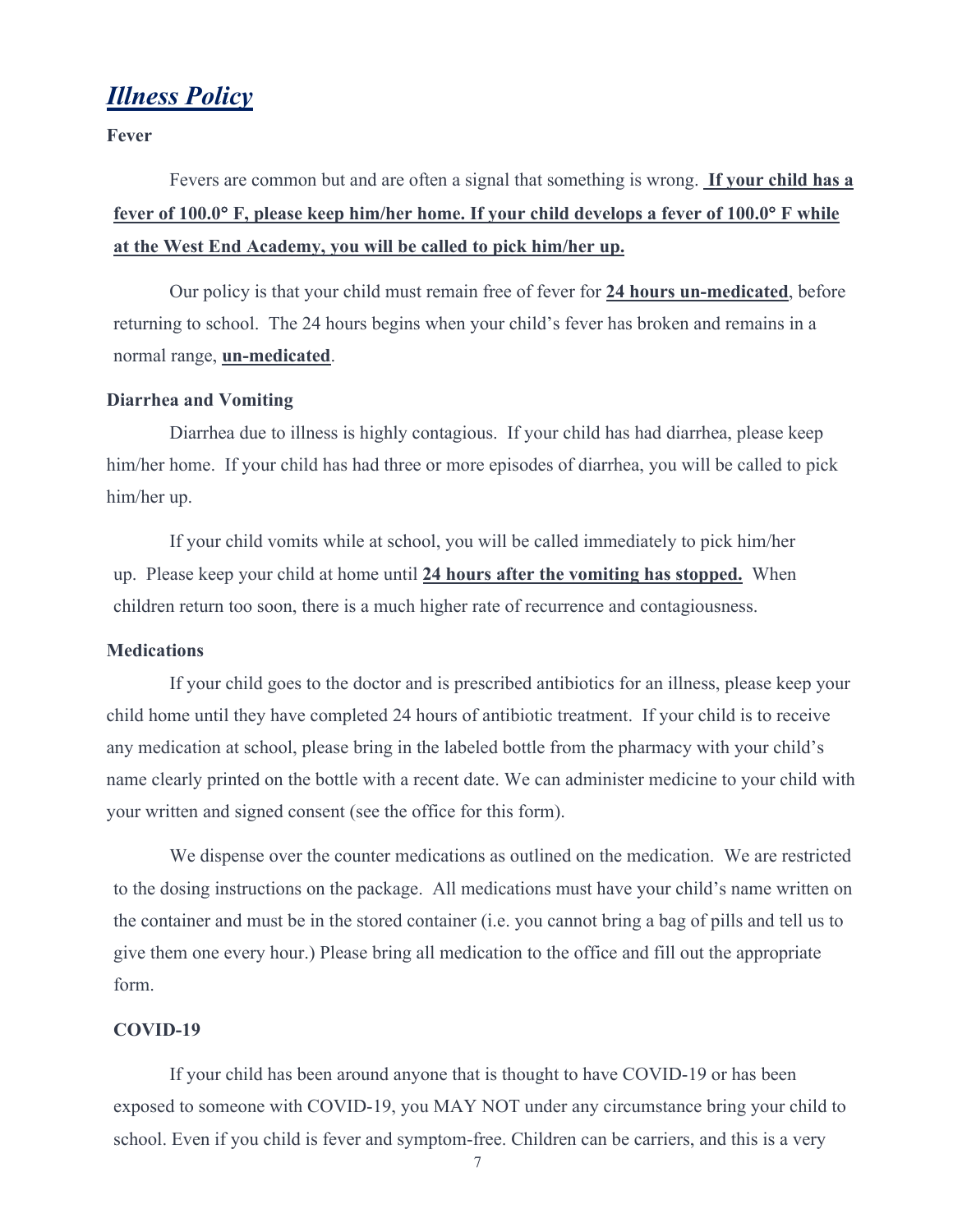rapidly-spreading disease. If you or your child or anyone in the child's home have the following symptoms, you MAY NOT bring them to school, and they will be sent home IMMEDIATELY.

- Fever
- Dry cough
- Difficulty breathing
- Sore throat
- Chest pain
- Loss of taste or smell

## **\*\*\*PLEASE SEE THE 2020 FALL REOPENING PLAN FOR SPECIFIC INFORMATION REGARDING THIS ILLNESS FOR THIS SCHOOL YEAR\*\*\***

## *Late Policy*

If your child is going to be more than ten (10) minutes late, you must call and notify the office of your tardiness. If your child misses more than five (5) hours of class total per semester, due to unexcused reasons, they will need to stay late to make up the time.

If the student is late to class after break of lunch, they will be given a warning, and may lose a privilege.

## *Early Dismissal Policy*

If your child will need to be picked up during school hours, you must come into the office and sign them out. If someone else will be picking them up, please call the office to give us ample notice of this change.

## *Sports Policy*

Team sports will be available provided a coach and location are accessible during the school year. At this time, a coach is not on staff and will need to volunteer their time to head up a team at West End Academy.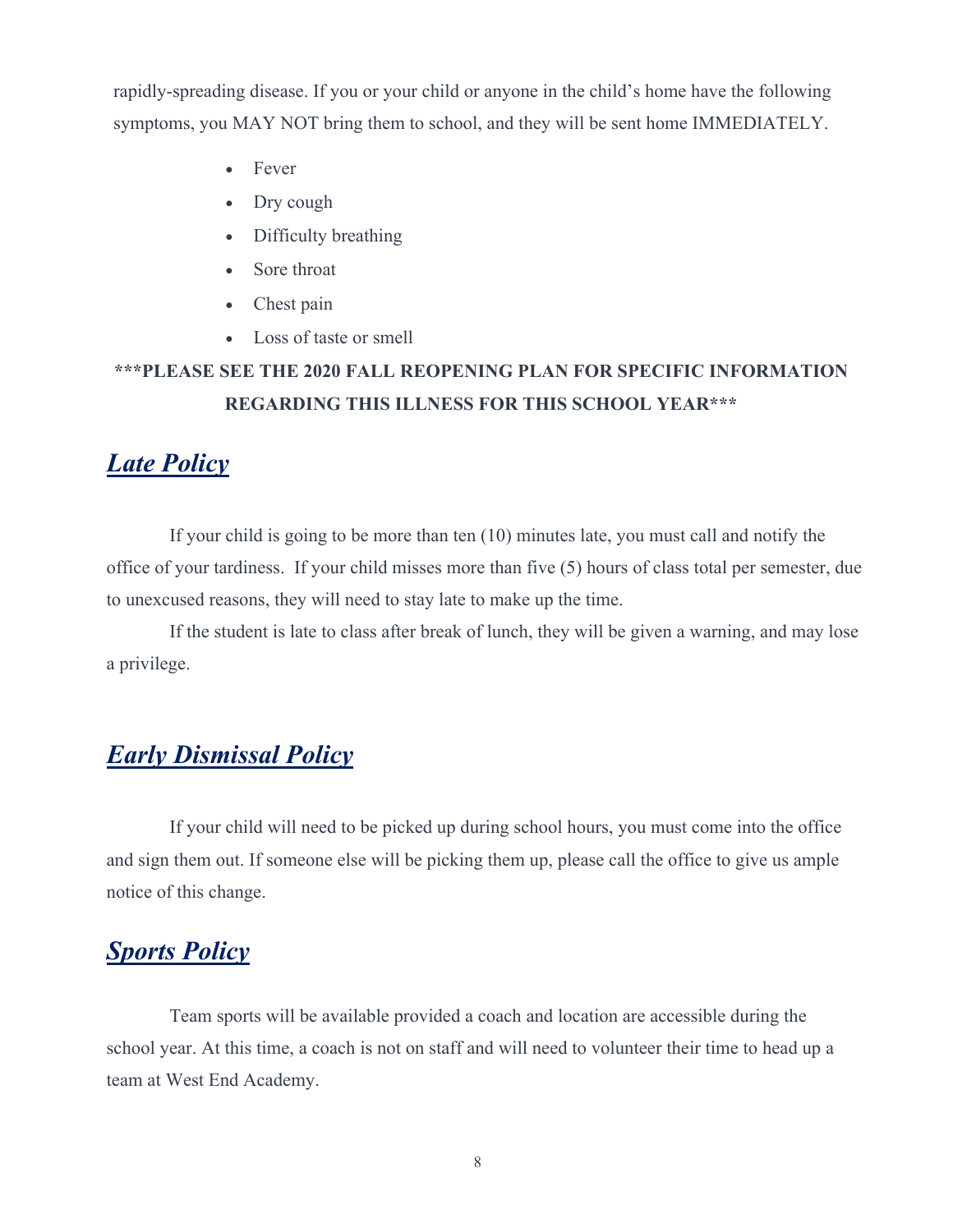## *Smoking and Search of Property Policy*

According to S.S. (State Statue) 39-17-1505(a), possession of a tobacco product, including vaping products, by a minor is a crime punishable for up to fifty (50) community hours. The juvenile will have to appear in court on the day scheduled, pay a fine, as well as complete the community hours assigned for the crime. It is also a crime for anyone over the age of twenty-one (21) to purchase or provide any tobacco product, including any vaping product, to a juvenile and is punishable for up to thirty (30) days in jail. Tobacco products are also not permitted on any school property according to Tennessee State Law and is a criminal offense as well. The teachers and staff at West End Academy will not tolerate absolute disregard for these laws and are mandated to call law enforcement if a crime has been committed on property.

According to the Tennessee School Security Act of 1981, "Vehicles parked on school property by students or visitors are subject to search for drugs, drug paraphernalia or dangerous weapons. S.S. 49-6-4204I "Lockers and storage areas, containers, and packages brought into the school by students or visitors are subject to search for drugs, drug paraphernalia, dangerous weapons or property that is not properly in possession of a student. West End Academy reserves the right to search students and property for any of these items. (Please see the attached laws for more detail).

## *Cell Phone Policy*

Cell phones will only be allowed as needed for the purpose of conducting research and completing work during class. Texting, snap-chat posting, social media posting, and any form of communication during class are not permitted. We reserve the right to take these devices if they are not being used in the correct way. We use cell-phone violations. If your child is not the device when they are not permitted or are using the device for the wrong purpose, they will be issued a cell phone violation. After two violations, they lose the privilege to have the cell phone for five (5) school days. If the student needs the phone for after-school reasons, they must make arrangements with the principal. Cell phones are also often collected before classes and kept in the teacher's desk until the end of the class period. We reserve the right to collect cell-phones from any student at any time. If parents need to communicate with their child, they may contact them at lunch or by calling the office and asking to speak to your child.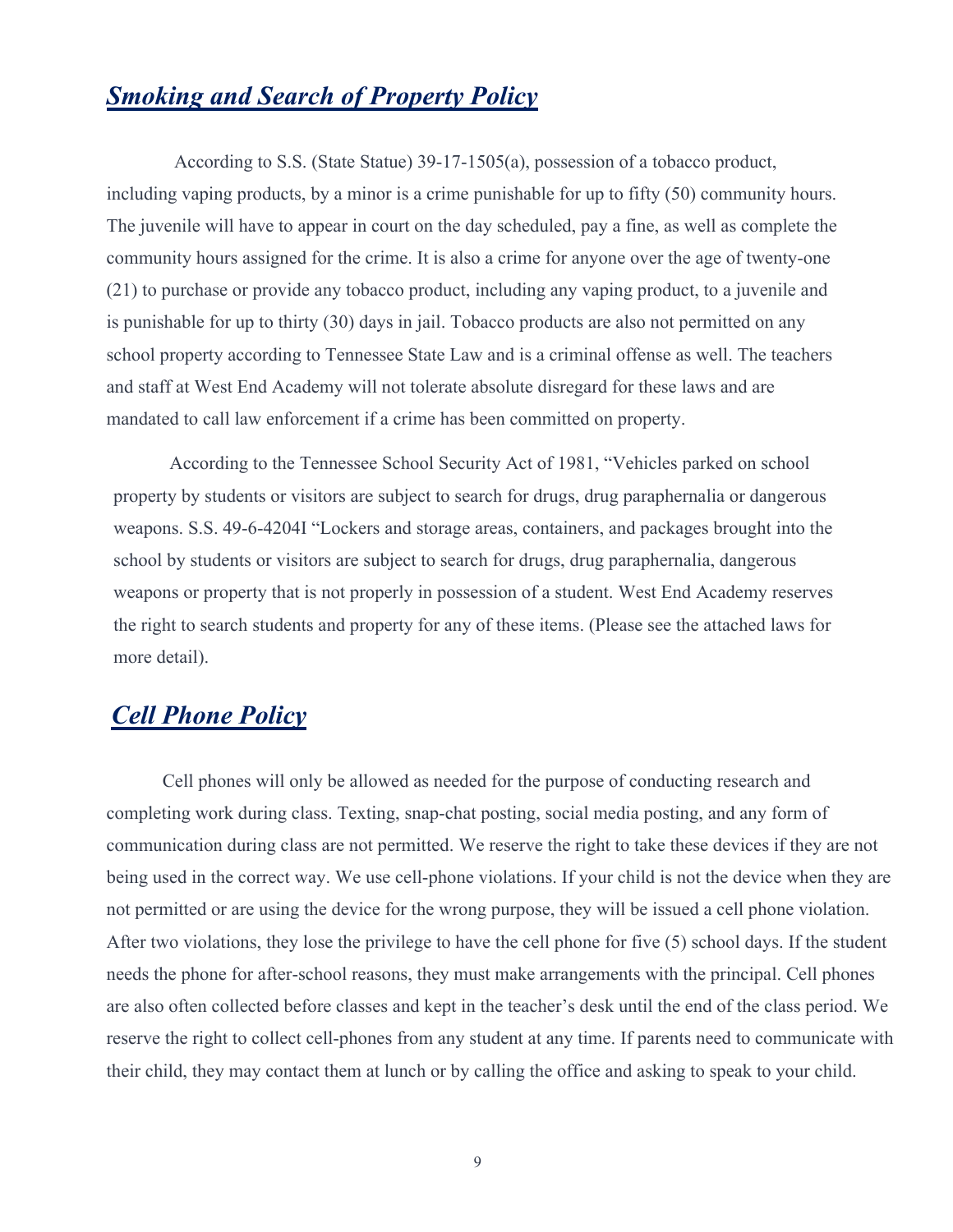

# **Appendix A: Parent/Student Contract**

I contract the Handbook and understand the expectations of the Handbook and understand the expectations for attendance, code of conduct, dress code, and smoking and search of property. I also understand the disciplinary actions if I do not abide by these policies. I will respect my classmates, teachers, and all staff at West End Academy. I will treat them the way that I want to be treated. I will think before I speak and not say anything that will tear someone down. I will do my best and not give up, even when things get tough. I will let someone know if I am having a hard time. I will:

\_\_\_\_\_\_\_\_ Walk in the hallways

Raise my hand in class to speak

Respect my classmates

Only go around property in groups of three  $(3)$  or more

Not steal or go through someone else's belongings without their permission

\_\_\_\_\_\_\_\_ Tell the truth at all times

\_\_\_\_\_\_\_\_ Respect West End Academy property and not cause damage to any of the property

Be in class when I am supposed to be

Remember that this is a place of business and is not just a "hang-out" for me and my friends

\_\_\_\_\_\_\_\_ Abide by the dress code set forth in the Handbook

Allow my classmates to speak and respect when it is not my turn

Keep my hands to myself and not be involved in any physical altercations

Keep my language clean. I will wisely choose my words and topics that I talk about with others

Represent the values of WEA which include honesty, integrity, personal responsibility, respect, and hard work

Student Signature: \_\_\_\_\_\_\_\_\_\_\_\_\_\_\_\_\_\_\_\_\_\_\_\_\_\_\_\_\_\_\_\_\_\_\_\_\_\_\_\_\_\_\_ Date: \_\_\_\_\_\_\_\_\_\_\_\_\_\_\_\_\_\_\_

**I, \_\_\_\_\_\_\_\_\_\_\_\_\_\_\_\_\_\_\_\_\_\_\_\_\_\_\_\_\_\_\_\_\_\_\_\_\_\_\_\_\_\_, have read the Handbook and the above expectations for my child, and I agree to the rules and policies set forth within the Handbook. I have reviewed these expectations with my child and understand all of the rules and expectations for my child.**

**Parent Signature: \_\_\_\_\_\_\_\_\_\_\_\_\_\_\_\_\_\_\_\_\_\_\_\_\_\_\_\_\_\_\_\_\_\_\_\_\_\_\_\_\_\_\_\_\_\_ Date: \_\_\_\_\_\_\_\_\_\_\_\_\_\_\_\_\_**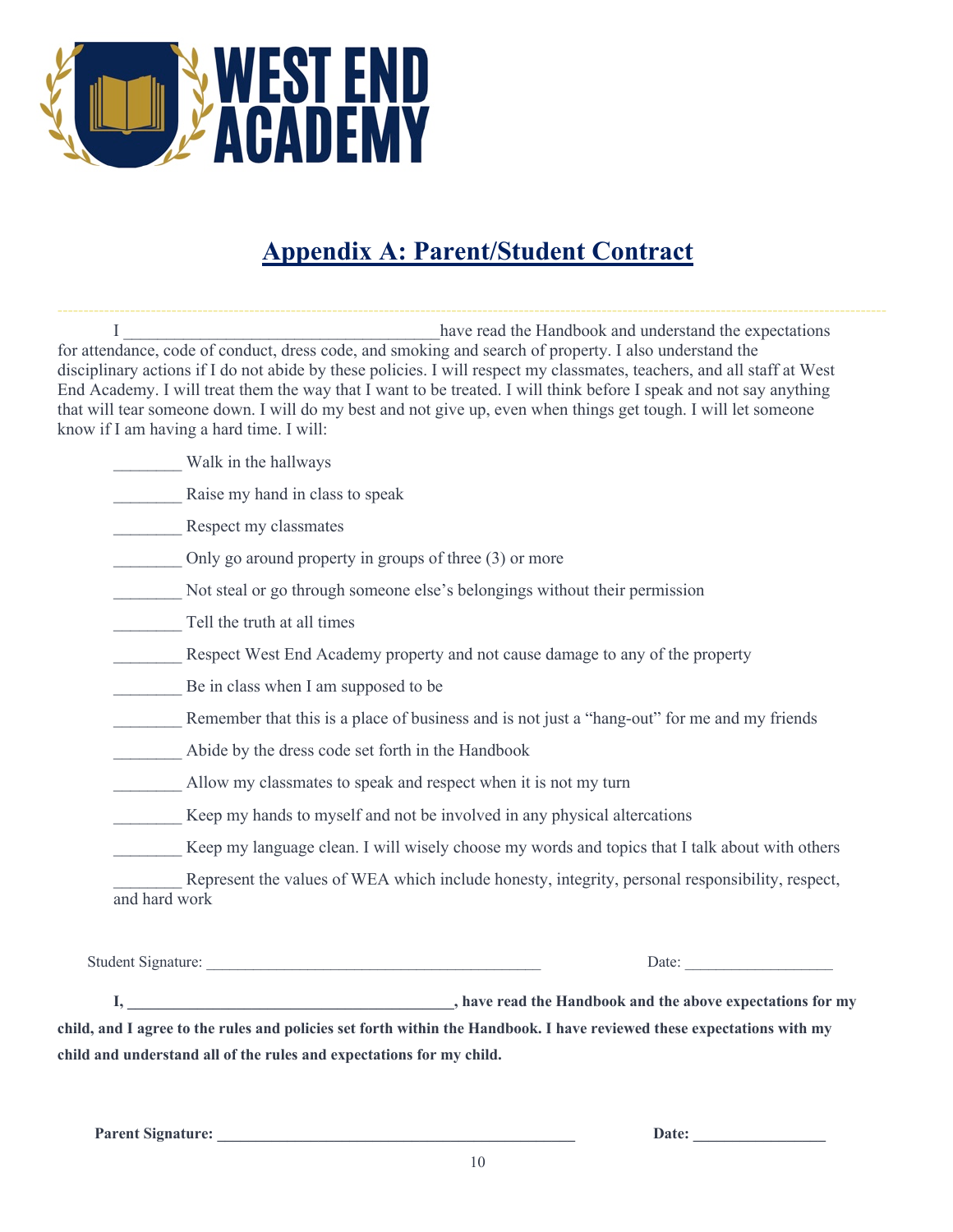

# **Appendix B: Field-trip Form**

Dear Parent,

During the school year your student will be involved in several field trips with their teachers. We will notify you of the various field trips as well as any money needed to be collected for the trips as they come but would like for you to please fill out a general field trip form in the event there is an opportunity to go on an educational field trip with short notice. All field trips will correlate with a class or classes the student is currently enrolled in or will be an exceptional enrichment experience for the student. Please list any allergies your student has and any dietary concerns you have as well.

My child, has permission to be transported by a staff member of West End Academy to and from various field trips throughout the 20 - 20 school year. I hereby give consent for him/her to eat and the various locations if the field trip includes a meal and will list any allergies or dietary restrictions/concerns below if applicable.

| Parent/Guardian Name:                 | Date: |
|---------------------------------------|-------|
| (PRINTED)                             |       |
|                                       |       |
| Parent/Guardian Name:                 | Date: |
| (SIGNATURE)                           |       |
|                                       |       |
| Allergies:                            |       |
| <b>Dietary Restrictions/concerns:</b> |       |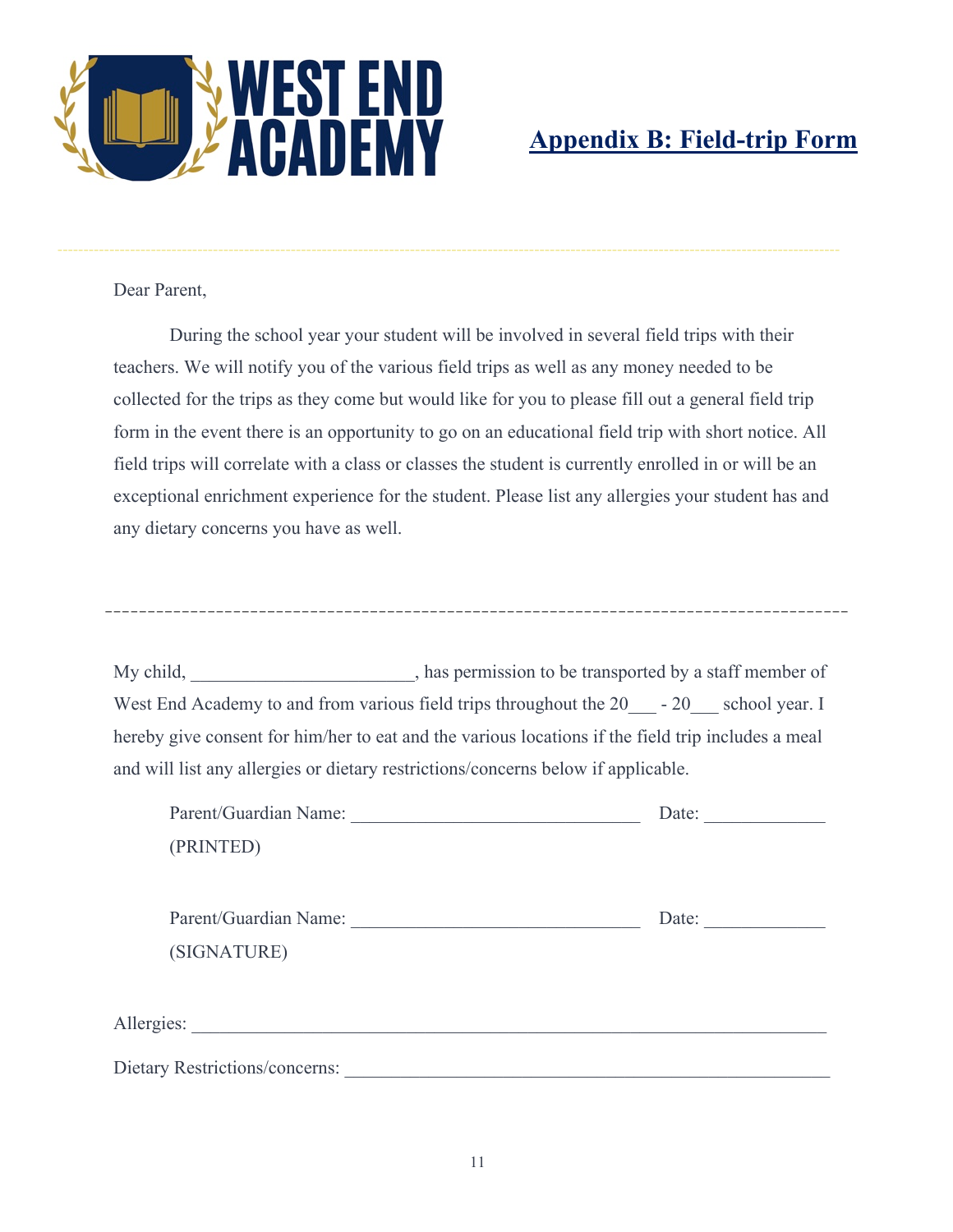

# **Appendix C: Medication Waiver**

Dear Parent,

During the school year your student may experience some mild medical needs that can be treated with medication that we have here. Some medical matters are more serious. Please fill out the information below so we know how best to serve your child in an emergency or mild case.

My child, has permission to take the following medications while at West End Academy (please check all that apply):

| Ibuprofen     | <b>Antibiotic Ointment</b> | Chapstick |
|---------------|----------------------------|-----------|
| Acetaminophen | Antihistamine              | Tums      |
| Bandage       | Cough Drops                |           |

In the event your child needs to be transported to a hospital, we ask that you specify which hospital you would prefer, otherwise, they will be transported to whichever hospital the first responders send them to. Please include a copy of your health insurance card so we may have that on file in the event of an emergency.

| Preferred Hospital: New York 1988 |       |
|-----------------------------------|-------|
| Current Pediatrician & Contact:   |       |
| Parent/Guardian Name:             | Date: |
| (PRINTED)                         |       |
| Parent/Guardian Name:             | Date: |
| (SIGNATURE)                       |       |
|                                   |       |
| Medication Allergies:             |       |